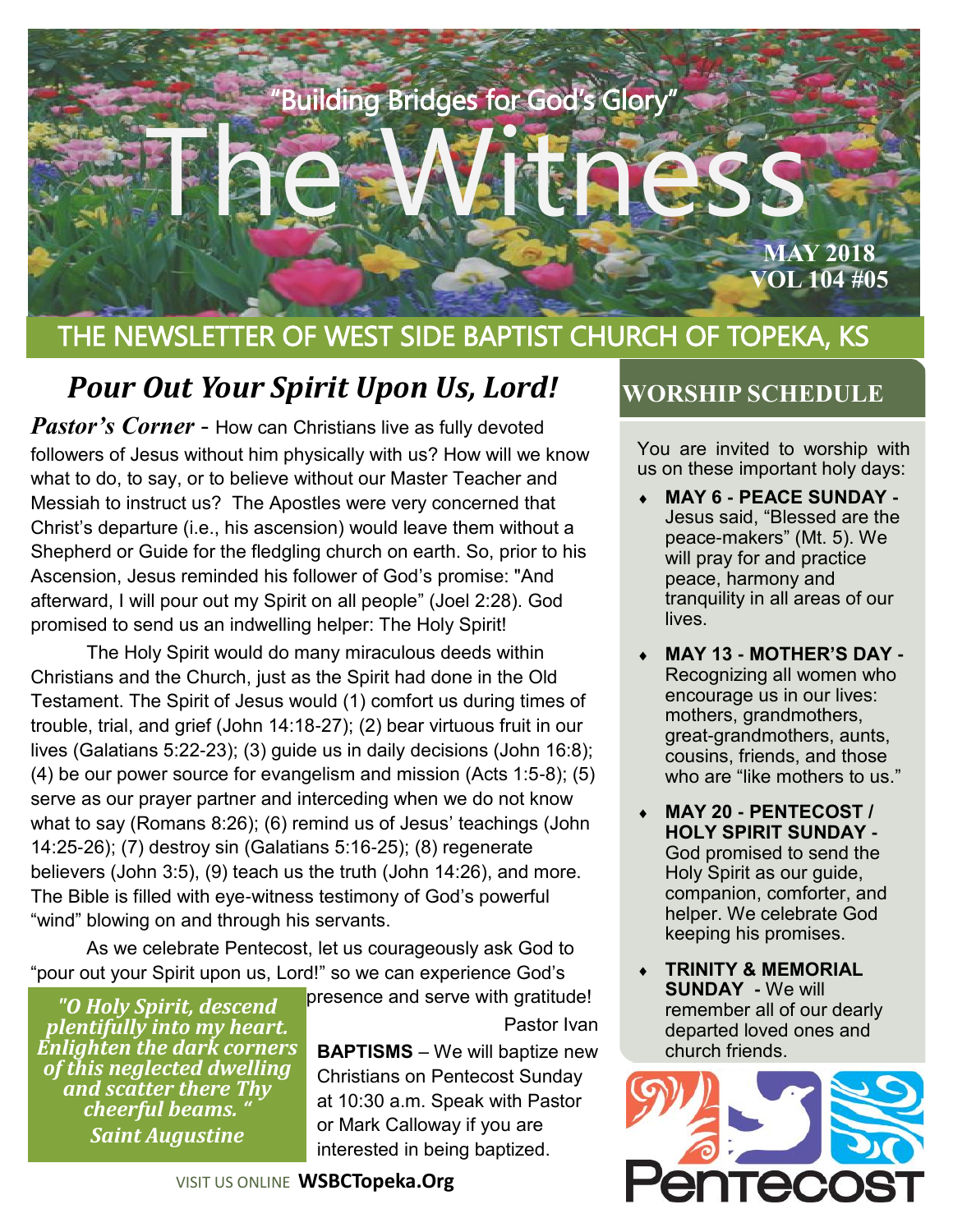#### **OUR CHURCH FINANCES**

It's hard to believe we are one-fourth of the way through 2018. Our church finances are doing pretty well. Our income for March was \$20,430.64 for a total this year of \$76,152.84 or 31.1% of our annual budget. Our three months of expenses total \$71,198.10 or 26.09% of our budget. That provides a net income of \$4,954.74.

#### **We have two major expenses that we need to prepare for.**

As I began to write this note about our major expenses, I recalled some comments of Fred Ansell when he served with me on our capital campaign in 2008. It was during this campaign that we raised more than \$400,000 for the church elevator, handicapped accessible bathroom, audio visual equipment for the sanctuary and renovations for Holmer Hall. I looked back at some old e-mails where Fred helped me craft our message to the congregation to encourage giving. He said, "Jesus Christ is our foundation and the church is the "body of Christ". The church building is one symbol of that body - a place we come to worship, learn, grow and get nurture - and a place out of which we go to do the ministry of caring to which we have been called. To be a solid base the foundation needs to be safe, inclusive and a place people will want to be. We have a vision, we are committed to the neighborhood and we are "proud" of the place where we gather to worship God."

With that said, we have a new sign. It was recently installed and I think it looks great! It will provide us the opportunity to do a better job communicating with our neighborhood on our activities. The bill for the sign is \$4,650 which includes a \$100 city sign permit. If you recall, the decision at our March business meeting was to purchase the sign and encourage new/additional gifts to help pay for it. Would you prayerfully consider making an additional gift this month to help us pay for the sign?

The second major expense, and this one really is major, is the costs related to repairing our boilers in the basement. The boilers started leaking and, upon inspection, need major repairs. We received two bids and are proceeding with plans for the boilers to be repaired in late summer so they will be ready to provide the heat for our building in the fall.

It also gives us a little time to raise the dollars needed for this major project. The lowest bid for the repairs was given by McElroy's and is \$45,319.56.

Without doing a campaign as we did in 2008, I ask you to consider making a commitment to help us repair our boilers. With extra gifts and your prayer support we can get these boilers paid for before the work is done this fall. Thank you.

Let me know if you have any questions. Thanks. ~ Nancy Lindberg, Treasurer

**CARNIVAL FUN** – May 2- 5:30-7:00 PM You're all invited to join us as we celebrate another successful season of WWW. There will be hot dogs, chips, popcorn, and ice cream to enjoy. We would love to have your help, as well as, encouragement for the children who have faithfully participated with us this year on



Wednesday evenings. We need donations of baked items for the cake walk, 2 liter bottles of pop for the pop toss, and any small trinket prizes. We also need people to help with our carnival games, set-up and clean-up. Check the bulletin board for sign-up sheets. Thank you!

#### **SUMMER SUNDAY SCHOOL CINEMA**

**-** Are you ready for some extra summer fellowship and fun? Plans are being made to combine Sunday School Classes into ONE BIG HAPPY FAMILY for the summer months. There will be fellowship time with yummy TREATS, a



good MOVIE, and stimulating CONVERSATION! This is an opportunity for all to participate in Sunday School this summer in a relaxed, fun atmosphere. Mark your calendars for JUNE 10 and watch for more details soon of our COMING ATTRACTIONS!



**GRADUATION SUNDAY** – MAY 20, 2018 CONGRATULATIONS to Reanna Campbell for her upcoming High School Graduation and to Markayla Calloway on being promoted from Middle School to High School. We pray God will continue to guide your steps to a fulfilling future.

**CHURCH CAMP -**Seven potential campers have worked over the last three months to earn scholarship dollars to help them go to camp this summer. Sage Poe, Jessa Greuter, and Macy Greuter are planning to



attend Quest at Green Lake. Nathen Poe, Aaron Poe, David Greuter, and Ricky Reyes are planning to attend a summer camp sponsored by ABCCR. We want to thank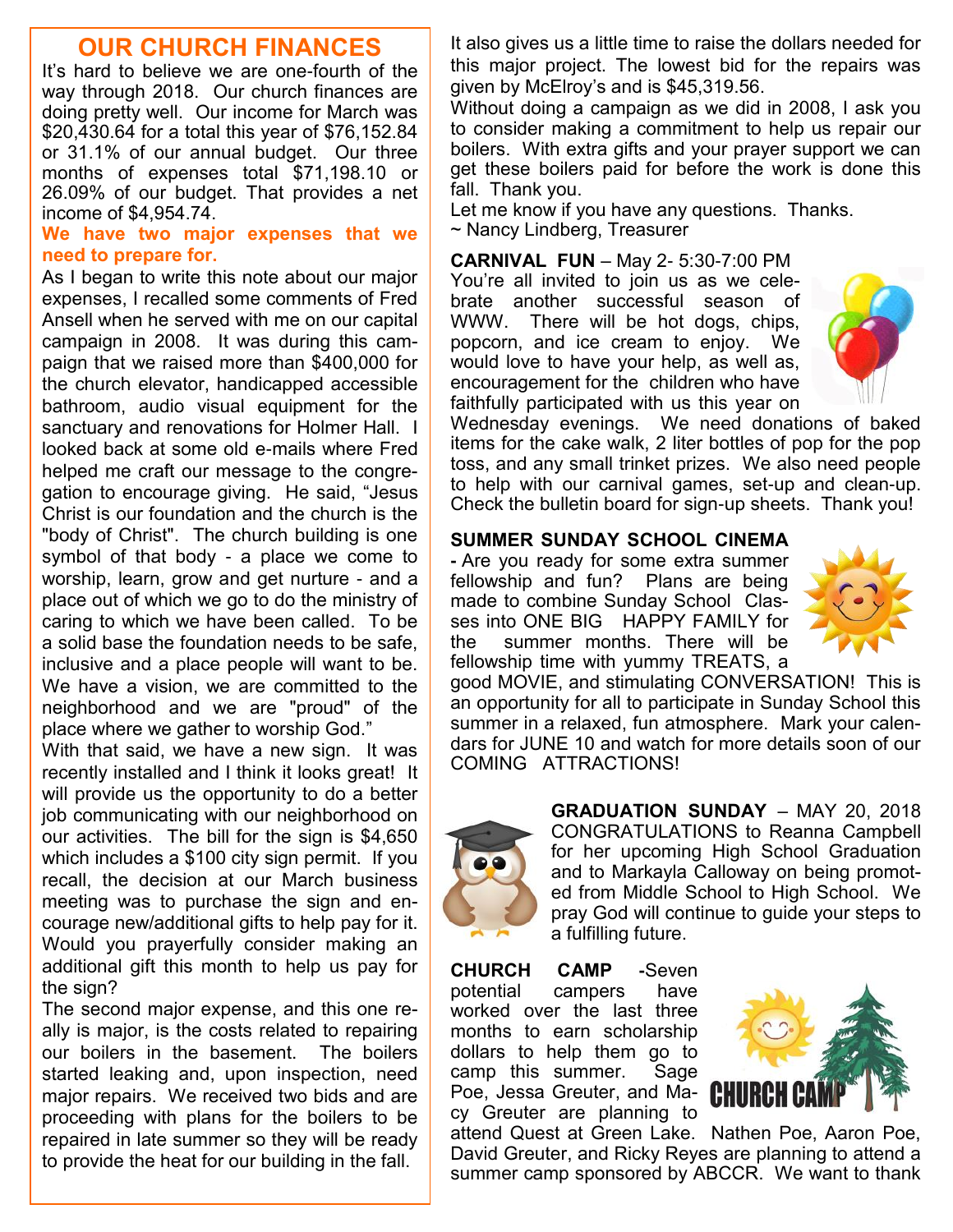Pat Carreno, Fran Hunter, Nancy Cottril, Nancy Lindberg, Colleen Smith, Brice Smith, Jim Goodnow, Mark Calloway and Pastor Ivan. These adults helped them set goals and achieve their activity points. Thanks also to the congregation for your generosity and interest in our camping program.



**Join Us for Heartland Day Camp** Where: West Side Baptist Church 1008 SW 4<sup>th</sup> Street Topeka, KS 66606 When: June 11 – 15, 2018  $9:00 \text{ am} - 4:00 \text{ pm}$ Monday – Thursday 9:00 am – 3:00 pm Friday Who: Youth who have finished Grades K-6 Lunch and snacks provided **Cost: None** For more information, contact: Church office at 785-233-4241

Email:[office@wsbctopeka.org](mailto:office@wsbctopeka.org)

Registration deadline: May 31, 2018

There are limited spots so please make sure your registration gets to us on time. You may register online. The link below will take you directly to the registration form:

<https://heartland.campintouch.com/ui/forms/application/camper/App>

This is a truly wonderful opportunity for children to experience camp without leaving home. Crafts, games, songs and Bible time is all a part of this week. Lunch and a snack are provided daily. If you know of a parent who is looking for a summer activity for their child, please share this information with him/her.



There are limited spots so get signed up now! Volunteers are also needed during this week to assist the counselors with groups of children, as well as help with crafts and meal preparation. We also provide the counselors with meals each evening. If you would like to provide a meal or take them out for a dinner, please contact Alice Payne If dinner, please contact Alice Payne If you are able to help.

Alice Payne, Christian Ed





**4th Etta Landis 7th Jasmine Jaimez 13th Barbara Amos 13th Chuck Cozad 14th Almira Collier 17th Marianne Spano 18th Alice Payne 22nd Mae Martin 28th Portia Allbert**



**2nd Don & Molly Morris 8th Tom & Jan Mansfield 10th John & Jan Swain 21st Russ & Fran Hunter**

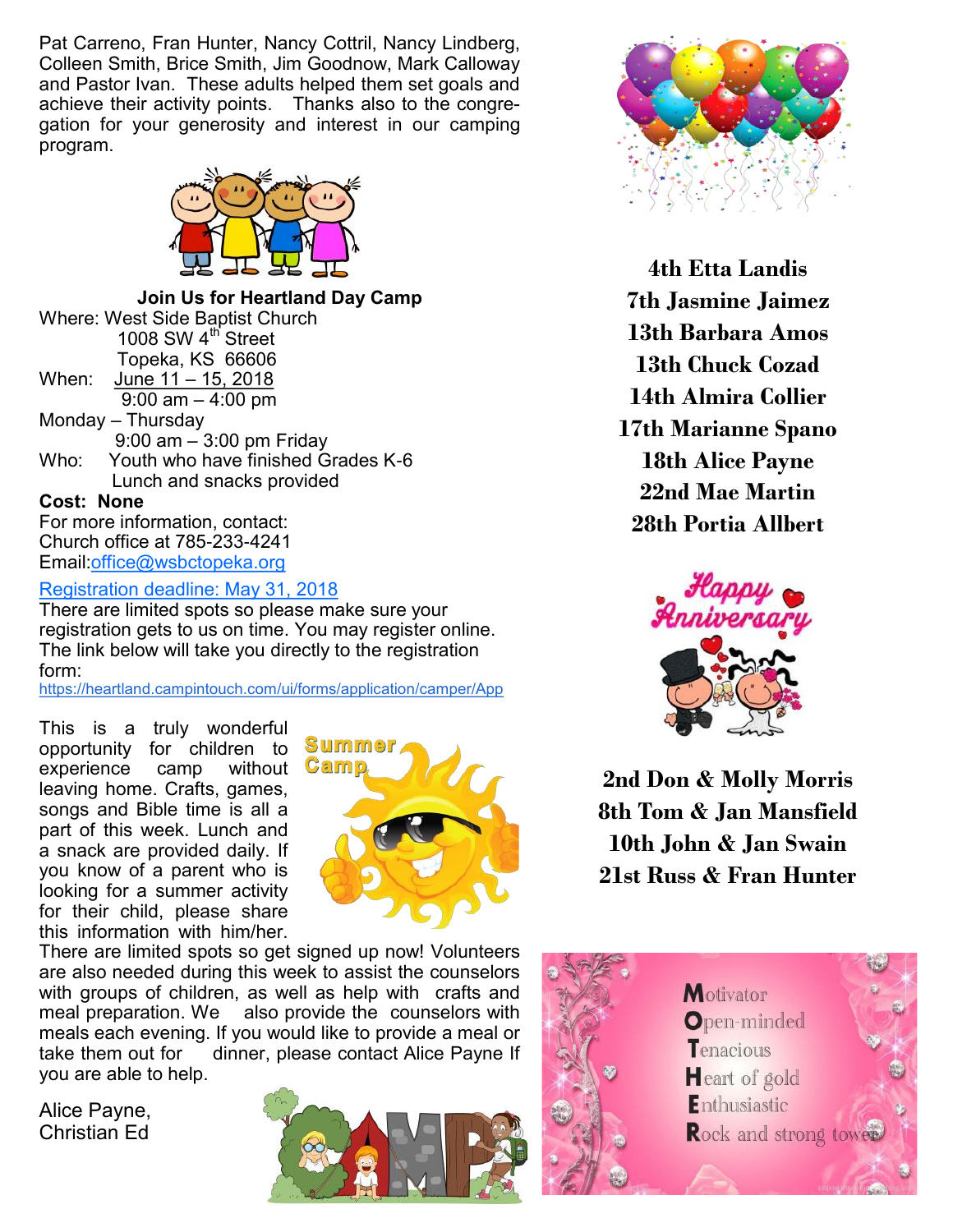**RUMMAGE SALE** - The Middle School Sunday school class (Aaron Poe, Nathen Poe, David Greuter and Ricky Reyes) are planning to man a table at the May 12th sale. This effort will help fund their Church Camp experience this summer. If you have gently used



items you would like to donate to assist them, I know they would greatly appreciate it. Please let Fran know of any donations so we can properly thank you. Additionally, since none of the participants (including their assistant Fran) have a pickup truck, those items not sold at the sale would be returned to the donors for distribution as they so desire. The boys are also planning to sell baked items so if you would like to contribute in that manner, those donations would also be appreciated. (Warning: if any of the food items are not sold, they would most likely be consumed by the boys and not returned.)

#### **AUTOMATED EXTERNAL DEFIBRILLATOR (AED)** - Our program for the defibrillator is moving forward. I will be scheduling a CPR class with instructions on using the AED in May.



Please see me if you are willing to be certified in this class. The class will last from two to four hours. Here is some information why defibrillators are used to save lives. The American Heart Association estimates that in the USA alone, at least 250,000 people die each year of cardiac arrest. About 10,000 of these might have been saved if they had received immediate treatment from a defibrillator. When sudden cardiac arrest occurs, it usually is caused by malfunction in the heart's electrical system. This is called ventricular fibrillation.

 If this critical condition happens, it prevents the heart from pumping blood throughout the body. Death from ventricular fibrillation can occur in seconds. Defibrillation is a relatively simple procedure that involves placing electrode pads on a person's exposed chest and delivering an electrical shock to the heart as instructed. This externally delivered shock often will restores the heart's electrical system to normal rhythm. Together with CPR, defibrillation provides the most effective care for victims in cardiac arrest. Pat Carreno

**YOUTH WORK DAY** - The Middle School and High School Youth Groups planned to be extra busy around the church on Arbor Day (Friday, April 27). Topeka Public Schools had no school.



So the youth groups were asked to complete several big jobs: sweep the parking lots, pick-up trash around the neighborhood, and clean inside the youth room. Thank you to the adults who helped our young people earn points for camp and raise funds for future events!

**MISSIONS** - Thank you for \$1,291.13 received for the America for Christ Offering towards our goal of \$1,500.00.



Do you know that

the American Baptist Mission are divided into two parts? **American Baptist Home Mission Societies** (ABHMS), equipping disciples entails supporting and enabling highly motivated Christian disciple-makers who are delivering the Good News of Jesus Christ and producing life-saving and lifegiving change in individuals and congregations across the United States and Puerto Rico.

 The first home missionary appointed after the founding of the ABHMS in 1832 was Thomas Ward Merrill, who, in 1829, went to Michigan Territory. While a student at Waterville College in Maine, Merrill was influenced by the conversion of Professor George Dana Boardman and his offer of himself to serve as a missionary in India. To earn money for his trip from Maine to Michigan, he sold Mrs. Judson's "Memoirs" and the American Baptist Magazine. In Grand Rapids, he baptized Native Americans, was a founder of the LaGrange Association, was a pastor and church planter, and, later in life, was a fundraiser for the American Bible Union. When the churches of Michigan were numerous enough to be self-sufficient, ABHMS shifted resources to missionary work with the foreign population, the Detroit Baptist City Mission Society, and loans and gifts for the building of church edifices.

 **The second part of of this is: American Baptist Foreign Mission Society** (operating as **International Ministries**) began its pioneer mission work in 1814 in Myanmar (Burma) and today works in Asia, Africa, Europe, the Middle East and the Americans serving more than 1,800 longterm and short-term missionaries in more than 70 countries. Its central mission is to help people come to faith in Jesus, grow in their relationships with God and change their worlds through the power of the Spirit.

 The God who called Paul and his companions in the first century to rise to the challenge in Macedonia invites you and International Ministries in the  $21<sup>st</sup>$  century to share the good news of Christ around the world.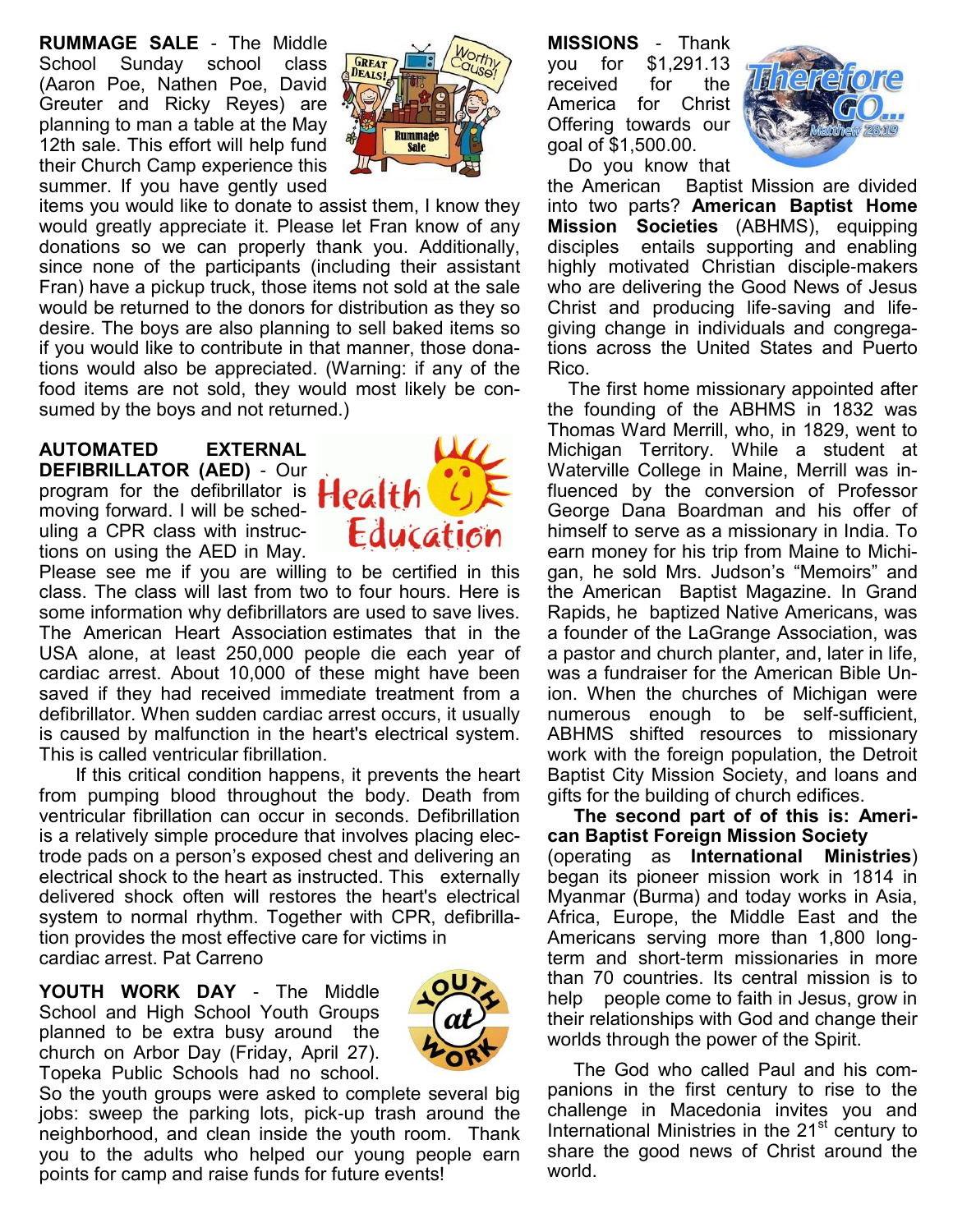# **Summer Fun Word Search**









### **SUMMER CROSSWORD**



Q: Why did the banana go to the doctor? **A: Because** it was not peeling well.

## **Which Number** is Missing?

**Orand** 

12345678910111213141516 17 18 19 20 21 23 24 25 26 27 28 29 30 31 32 33 34 35 36 37 38 39 40 41 42 43 44 45 46 47 48 49 50"



#### **ACROSS**

- 1. Light rain
- 3. String 8. Single
- 
- 9. Jumping & hopping game 11. Summer month
- 12. Have lunch
- 13. Very warm
- 16. City home for wild animals
- 17. Summer month
- 19. Sandy spot
- 20 Water sport
- 25. Used to pave roads
- 27. Relax
- 28. Step back
- 29. Very humid weather
- 32. Warm weather foot wear 33. storm
- 34. Thrilling

#### **DOWN**

- 1. Short form of sister
- 2. Time piece
- 3. Cool wind
- Musical symbol 4.
- 5. Summer month
- 6. Go it alone
- 7. Weather word
- 10. Capture
- 13. Leisure activities
- 14. Follows a car
- 15. June 21
- 18. Always do your
- 21. Pools are full of this
- 22. Birds home
- 23. Suntan
- 24. Hot & 26. Summer month
- 30. Better
- than never  $31.$ \_ you sleeping?
- 32. Take a seat